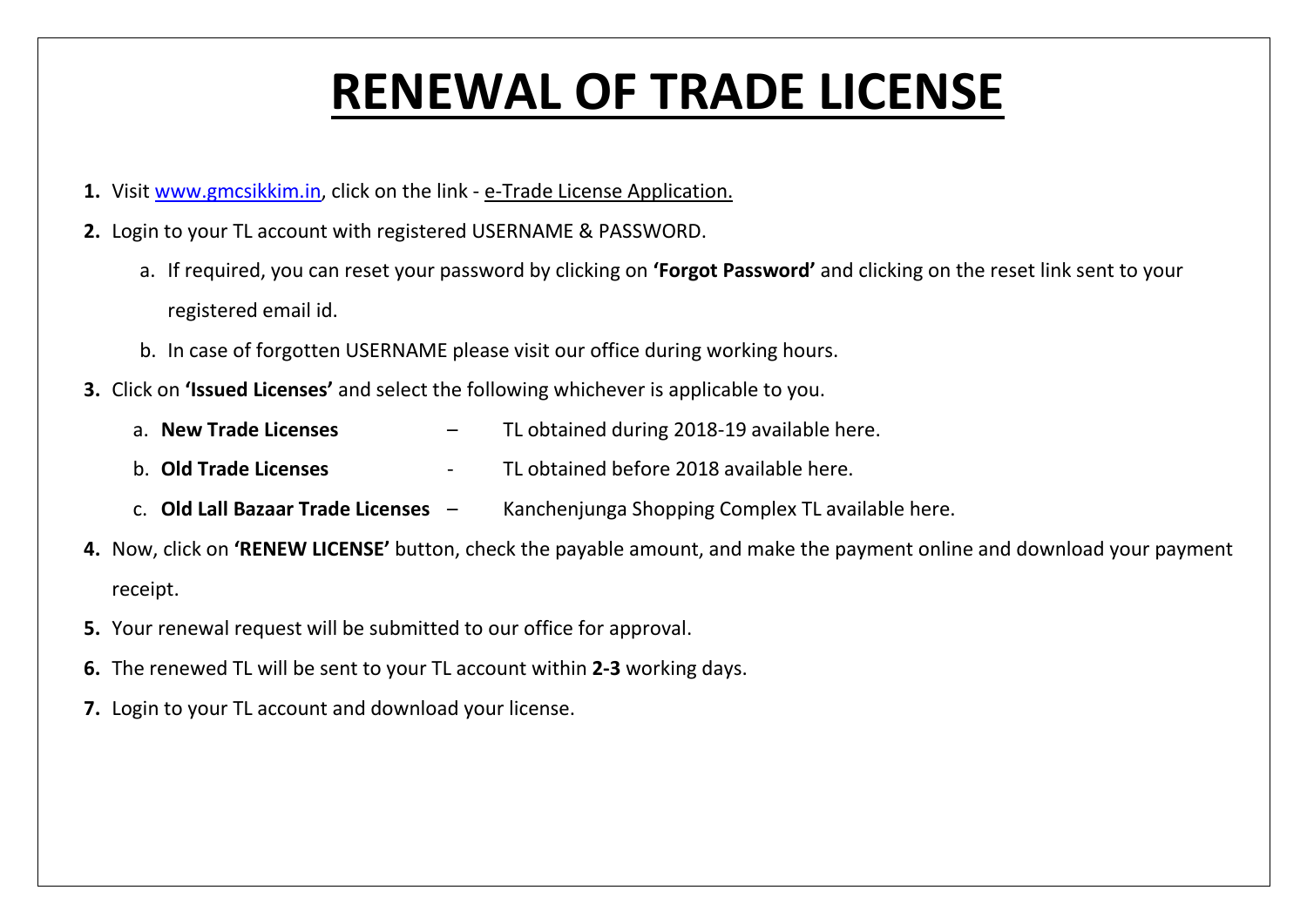# **ADD/ REMOVE TRADE ITEMS**

- **1.** Visit [www.gmcsikkim.in,](http://www.gmcsikkim.in/) click on the link e-Trade License Application.
- **2.** Login to your TL account with registered USERNAME & PASSWORD.
	- **a.** If required, you can reset your password by clicking on **'Forgot Password'** and clicking on the reset link sent to your registered email id.
	- **b.** In case of forgotten USERNAME please visit our office during working hours.
- **3.** Click on **'Issued Licenses'** and select the following whichever is applicable to you.
	- **a. New Trade Licenses** TL obtained during 2018-19 available here.
	- **b. Old Trade Licenses** TL obtained before 2018 available here.
- **4.** Now click on **'EDIT LICENSE'** button and select your options as under;
	- **a. ADD ITEMS** Choose items to add and pay the fees. (Note: Choose suitable items only, random items shall be rejected.)
	- **b. REMOVE ITEMS –** Choose items to remove and submit the application.
- **5.** Your ADD/REMOVE request will be submitted to our office for approval.
- **6.** The updated TL will be re-issued to your TL account within **2-3** working days.
- **7.** Login to your TL account and download your license.

### **Note:**

Kanchenjunga Shopping Complex TL holders are advised not to remove or add trade items besides existing allotted trade items.